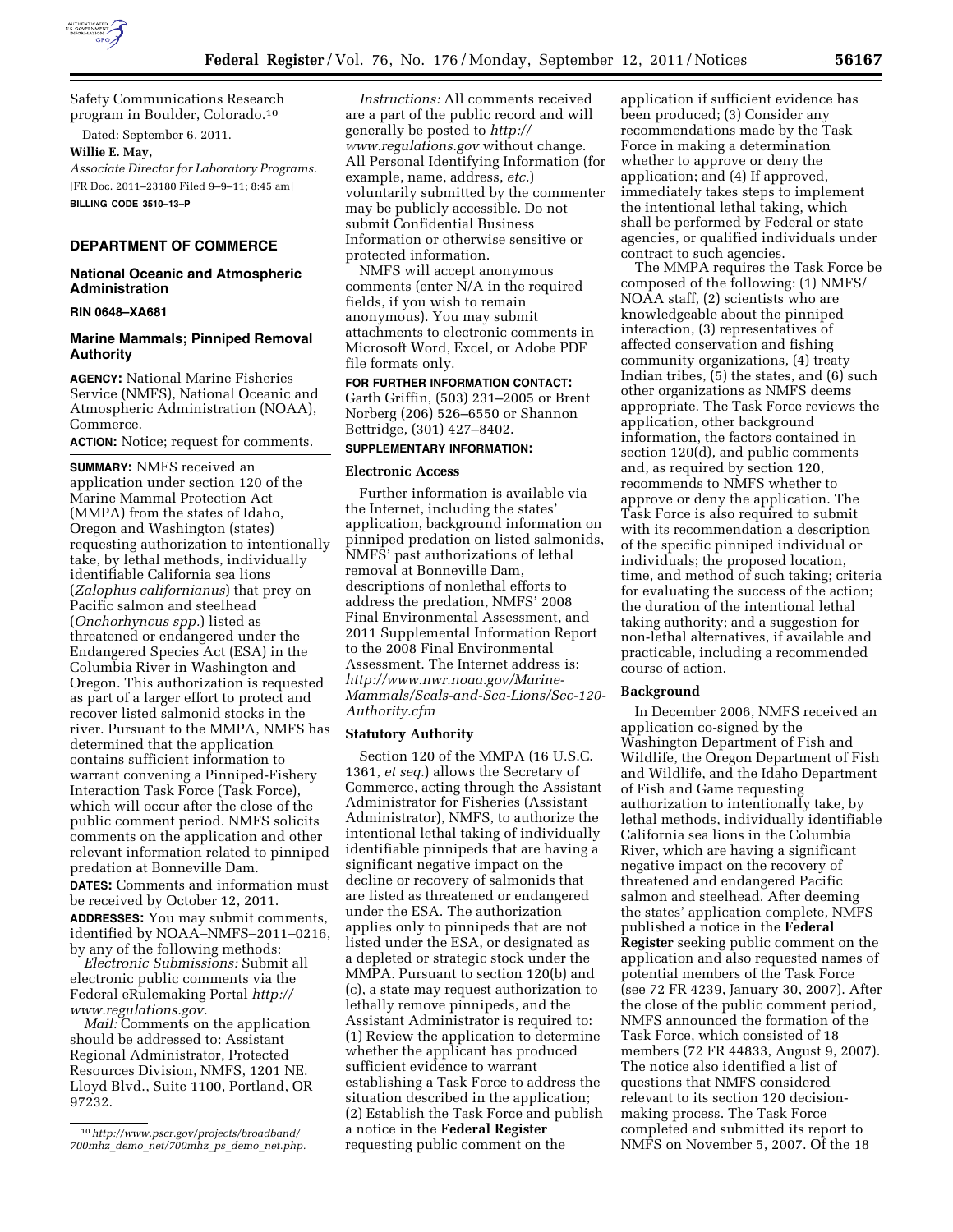Task Force members, all recommended that non-lethal sea lion deterrence measures continue. Seventeen of the eighteen members supported lethal removal of California sea lions while one member from the Humane Society of the United States (HSUS) opposed the states' application and any lethal removal.

After receiving and reviewing the Task Force recommendations, NMFS developed a proposed action and a range of reasonable alternatives and evaluated the environmental impacts of the proposed action and alternatives in a draft Environmental Assessment (EA) in accordance with the National Environmental Policy Act (NEPA). The draft EA, entitled *Reducing the Impact on At-Risk Salmon and Steelhead by California Sea Lions in the Area Downstream of Bonneville Dam on the Columbia River, Oregon and Washington,* was made available for public comment for a 30-day comment period (73 FR 3453, January 18, 2008). More than 3,500 comments were received, including comments from several Task Force member organizations (e.g., states, tribes, HSUS) and others including the Marine Mammal Commission and a member of Congress. NMFS considered all public comments received on the states' application, the draft EA, and other relevant information, and finalized its EA and MMPA analyses. NMFS determined that its proposed action of authorizing the lethal removal of a limited number of individually identifiable California sea lions would not, pursuant to NEPA, result in a significant impact on the human environment, and that, pursuant to the MMPA, individually identifiable pinnipeds are having a significant negative impact on the decline or recovery of at-risk salmonids. Following these determinations, NMFS issued letters of authorization to Idaho, Oregon and Washington on March 17, 2008, and included specific terms and conditions related to the lethal removal program. On March 24, 2008, NMFS published a notice in the **Federal Register** informing the public of its final decision on the states' application (73 FR 15483, March 24, 2008).

Shortly after NMFS issued the 2008 section 120 LOA, HSUS and others filed a complaint in the U.S. District Court for the District of Oregon. Plaintiffs alleged that NMFS' approval of the lethal removal of California sea lions violated the MMPA and NEPA. In November 2008, the district court issued an order upholding NMFS' approval of the lethal removal program and NMFS' evaluation of impacts under NEPA. Plaintiffs

appealed, and on November 23, 2010, the Ninth Circuit issued a decision overturning NMFS' section 120 LOA, but upheld NMFS' analysis and finding under NEPA. The Ninth Circuit recognized the significance of pinniped predation at Bonneville Dam and noted there are many sources of mortality that need to be controlled in order to recover endangered and threatened salmonids. The court also recognized that ''sea lion predation is a serious and potentially significant problem [at Bonneville Dam], and that Congress, in enacting section 120 of the MMPA, has authorized NMFS to give priority to ESA-listed salmonid populations over MMPA-protected pinnipeds *under specific circumstances.'' Humane Society of the U.S.* v. *Locke,* 626 F.3d 1040, 1054 (9th Cir. 2010). However, the court concluded that NMFS' record lacked a satisfactory explanation concerning two main points: (1) The seemingly inconsistent findings that sea lion predation is significant for purposes of the MMPA, but similar or greater levels of take of the same salmonid populations by fisheries and hydropower operations on the Columbia River is not significant under other authorities (*e.g.,* NEPA); and (2) the agency's failure to explain adequately why a California sea lion predation rate of greater than 1 percent results in a significant negative impact on the decline or recovery of salmonid populations. The Ninth Circuit instructed the district court to vacate NMFS' section 120 decision and remand the decision to NMFS ''to afford the agency the opportunity either to articulate a reasoned explanation for its action or to adopt a different action with a reasoned explanation that supports it'' (Id. at 1053).

In response to the litigation, the states submitted a letter to NMFS dated December 7, 2010 requesting that their LOA be reissued. NMFS evaluated the states' request, developed a supplemental information report to determine whether there was a need to supplement the 2008 EA and Finding of No Significant Impact (FONSI), considered a recently completed program effectiveness report by the Task Force *Final Report and Recommendations of the Marine Mammal Protection Act Section 120 Pinniped-Fishery Interaction Task Force: Columbia River 3-Year Review and Evaluation, December 17, 2010,* and prepared a comprehensive analysis which took into account the Ninth Circuit's concerns and also included a more robust explanation of the agency's decision to authorize lethal removal of

individually identifiable pinnipeds. On May 12, 2011, NMFS reissued an LOA to the states, relying in large part on its administrative record supporting the 2008 LOA and the new analyses prepared since the Ninth Circuit decision. See *[http://www.nwr.noaa.gov/](http://www.nwr.noaa.gov/Marine-Mammals/Seals-and-Sea-Lions/Sec-120-Authority.cfm)  [Marine-Mammals/Seals-and-Sea-Lions/](http://www.nwr.noaa.gov/Marine-Mammals/Seals-and-Sea-Lions/Sec-120-Authority.cfm) [Sec-120-Authority.cfm](http://www.nwr.noaa.gov/Marine-Mammals/Seals-and-Sea-Lions/Sec-120-Authority.cfm)* for this LOA.

One week after NMFS issued the 2011 LOA, HSUS filed a lawsuit in the U.S. District Court for the District of Columbia. HSUS once again challenged NMFS' decision alleging, among other things, that the agency: (1) Violated the MMPA when it failed to follow section 120's procedural requirements, (2) failed to adequately explain the agency's inconsistent factual findings that sea lion predation is having a significant negative impact on the decline or recovery of listed salmonids and that much greater take levels by fisheries and hydropower operations are insignificant under NEPA, and (3) violated NEPA when it issued a supplemental information report instead of preparing a supplemental EA or an EIS. After considering HSUS' filing, particularly its allegation that NMFS did not afford the public an opportunity to participate in the section 120 process, NMFS, after consulting with the states, revoked the 2011 LOA on July 27, 2011. HSUS subsequently filed a Notice of Voluntary dismissal and the case was dismissed on August 15, 2011.

In order to prepare for the 2012 pinniped-salmonid conflict, Oregon, Washington and Idaho submitted a new application for lethal removal on August 18, 2011. The states are requesting a new 5-year MMPA section 120 predatory California sea lion removal authorization identical to the permit NMFS issued to the states on May 12, 2011. Under the authorization the States propose to remove no more than 1% of the potential biological removal (PBR) limit (defined below) for the California sea lion population annually. The states define an individually identifiable predatory California sea lions as having natural or applied features that allow them to be individually distinguished from other California sea lions and have been observed eating salmonids at Bonneville Dam, in the ''observation area'' below the dam, in the fish ladders, or above the dam, between January 1 and May 31 of any year; have been observed at Bonneville Dam on a total of five days (consecutive days, days within a single season, or days over multiple years) between January 1 and May 31 of any year; and are sighted at Bonneville Dam after they have been subjected to active non-lethal deterrence. The states propose to review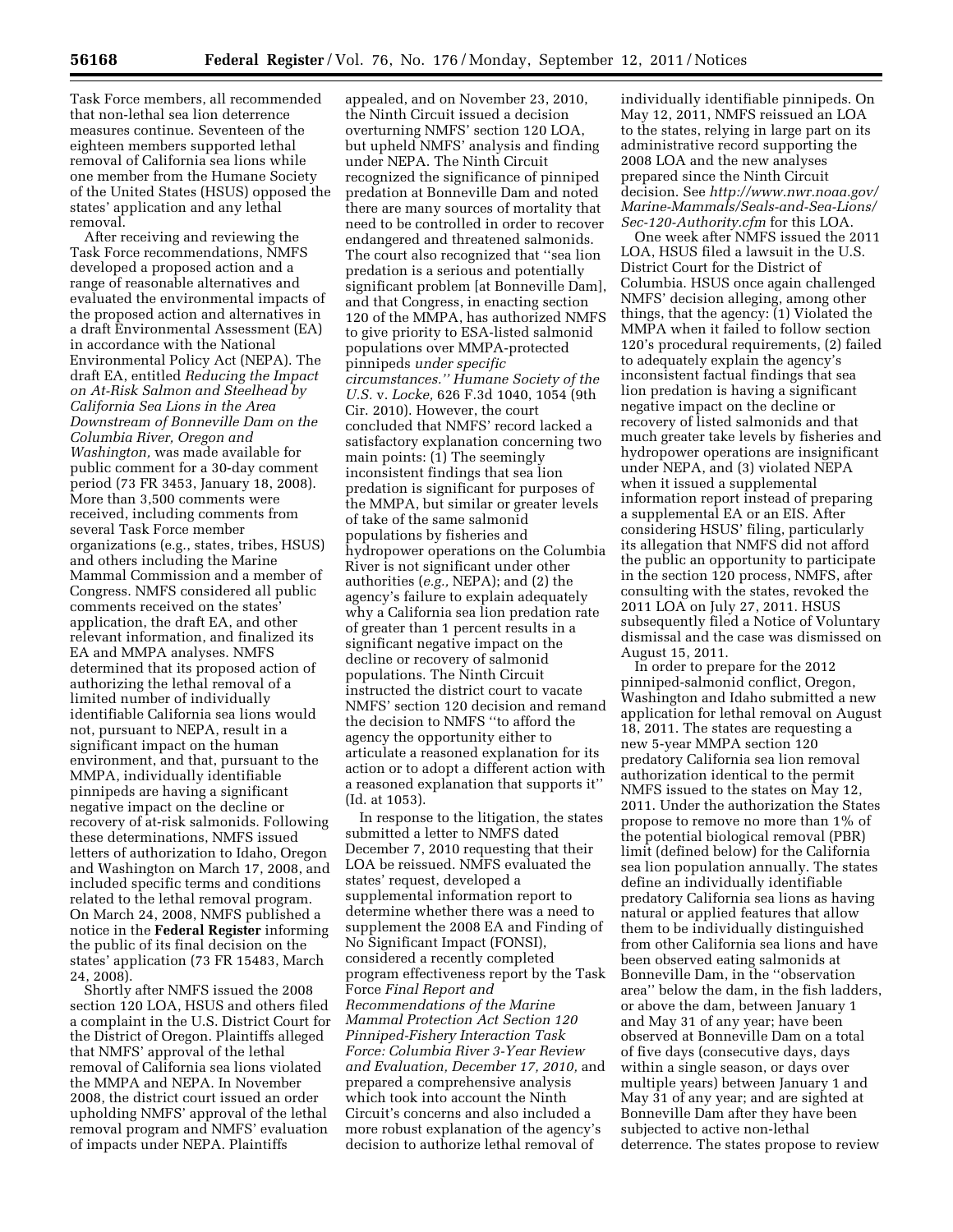the lethal removal program on an annual basis and evaluate its effectiveness at reducing sea lion predation on salmonids at Bonneville Dam. The evaluations will determine whether the states will continue the removal program in each subsequent year, and if an extension of the authority is needed at the end of the five year period. The expected benefit from implementing the authorization would be to reduce the recent, unmanageable (using only non-lethal techniques), and growing source of ESA listed salmonid mortality. No lethal removal activities will be conducted until such time as NMFS makes a final decision on the states' pending application.

The application contains information on (1) pinniped population trends, feeding habits, location and timing of the interaction and the number of individual animals involved; (2) efforts to non-lethally deter the pinnipeds and the relative success of those efforts; (3) the extent of the injury or impact caused by pinnipeds on the fishery resource; and (4) the extent that pinniped behavior presents a threat to public safety, as outlined in section 120(d) of the MMPA.

The application presents data from the most recent *U.S. Pacific Marine Mammal Stock Assessment Report*  indicating that the U.S. stock of California sea lions is not listed as ''threatened'' or ''endangered'' under the Endangered Species Act, nor as ''depleted'' or ''strategic'' under the MMPA. The population has been growing at 5.6% per year and is estimated to number a minimum of 238,000 animals. The PBR level (*i.e.,* the number of animals that could safely be lost to human caused mortality annually without impacting the status of the population) is 8,511 animals. The states propose to remove no more than 1% of PBR (85) of California sea lions annually. The application also summarizes data from observations conducted at the dam since 2002 showing that California sea lion annual presence at the dam increased from 59 days in 2002 to 145 days in 2010 reflecting that over time they have tended to arrive earlier and stay later in the year and that attendance by one or more sea lions has become more consistent throughout the season. As of fall 2010, a total of 264 California sea lions have been uniquely identified by the U.S. Army Corps of Engineers observers using records of applied brands and natural markings. The application reports that data from observations conducted in 2011 have yet to become available but early indications are that 2011 was an

unusual year because winter/spring river flow conditions appeared to delay salmonid run timing and thus affected sea lion attendance and predation at the dam.

The application reports the results of sea lion food habits research (scat and gastrointestinal analysis) conducted at the dam from 2006 through 2010 confirming that salmonids are the dominant prey of California sea lions feeding near the dam. Adult salmonid remains were found in over 92% of sea lion scat collected from haul out sites at and near the dam. Sixteen gastrointestinal tracts were collected from California sea lions sea lions that were taken at the dam under the 2008 authorization. Except for one tract that was empty, all tracts collected contained identifiable salmonid remains.

As reported in the application, the analysis of observations conducted by the U.S. Army Corps of Engineers from 2002 through 2010 showed that the minimum expanded estimate of salmonids consumed by California sea lions within the observation zone below the dam increased from 1,010 to 5,095 fish annually. In spite of fluctuating run sizes, and apparently independent of annual run strength, salmonid consumption by sea lions has increased steadily. The application points out that the observed increase in consumption is masked when the estimated consumption in the observation zone is expressed as a percentage of run size because when fish passage is high the relative percent consumed is smaller even though the number of fish eaten by sea lions continues to rise. The application further explains that estimated losses of salmonids to sea lions at the dam are minimum estimates because they only apply to daylight predation within 1⁄4 mile of the Bonneville Dam tailrace and forebay structures. Many more predation events are known to occur beyond the small area where observers on the dam can see and record events accurately. In addition to salmonids killed immediately by predation, many fish are also injured by predation attempts which may contribute to delayed mortality that has not been quantified. Both wild and marked hatchery origin salmonids are taken by sea lions.

Of the 13 threatened and endangered salmonid populations in the Columbia River the application identifies eight that are potentially impacted by California sea lions in the river and five that are particularly vulnerable at Bonneville Dam. Of the species present at the dam concurrent with sea lions, one population, upper Columbia River

spring Chinook, is listed as endangered under the ESA and four populations are listed as threatened—Snake River spring/summer Chinook, lower Columbia River steelhead, mid-Columbia River steelhead, and Snake River steelhead. Marine mammal predation is only one of many threats facing these fish populations and the states seek authorization to manage predation as part of a larger comprehensive fish recovery strategy that is attempting to reduce the impacts across all threats. Beyond marine mammal predation the recovery actions include habitat improvement, hydroelectric system mitigation, harvest reductions, hatchery reforms and bird and fish predation management that are beyond the scope of, but referenced in, the application.

Lastly, the application reports that numbers of California sea lions in the Columbia River have been growing since the 1990s and some animals have become aggressive and caused injuries to fishers along the main stem of the river and its tributaries.

Request for Comments and Other Information

NMFS solicits public comments on the states' application and any additional information that should be considered by the Task Force in making its recommendation, or by NMFS in making its determination whether to approve or deny the application.

The Assistant Administrator has considered the states' application and determined that it provides sufficient evidence to warrant establishing a Task Force. The application describes the means of identifying individual pinnipeds, includes a detailed description of the problem interactions between pinnipeds and listed salmonids at and below Bonneville Dam, and describes the expected benefits of potential taking of pinnipeds. The application also documents past nonlethal efforts to prevent problem interactions. See *[http://](http://www.nwr.noaa.gov/Marine-Mammals/Seals-and-Sea-Lions/Sec-120-Authority.cfm) [www.nwr.noaa.gov/Marine-Mammals/](http://www.nwr.noaa.gov/Marine-Mammals/Seals-and-Sea-Lions/Sec-120-Authority.cfm)  [Seals-and-Sea-Lions/Sec-120-](http://www.nwr.noaa.gov/Marine-Mammals/Seals-and-Sea-Lions/Sec-120-Authority.cfm) [Authority.cfm.](http://www.nwr.noaa.gov/Marine-Mammals/Seals-and-Sea-Lions/Sec-120-Authority.cfm)* 

NMFS is seeking comments on a number of issues related to the pinniped-salmonid conflict at Bonneville Dam. These matters include, but are not limited to, the following:

(1) Any new information on pinnipeds in the action area (e.g., population, presence, predation) since 2008;

(2) Any new information concerning salmonids (e.g., status and trends, recovery planning, passage counts,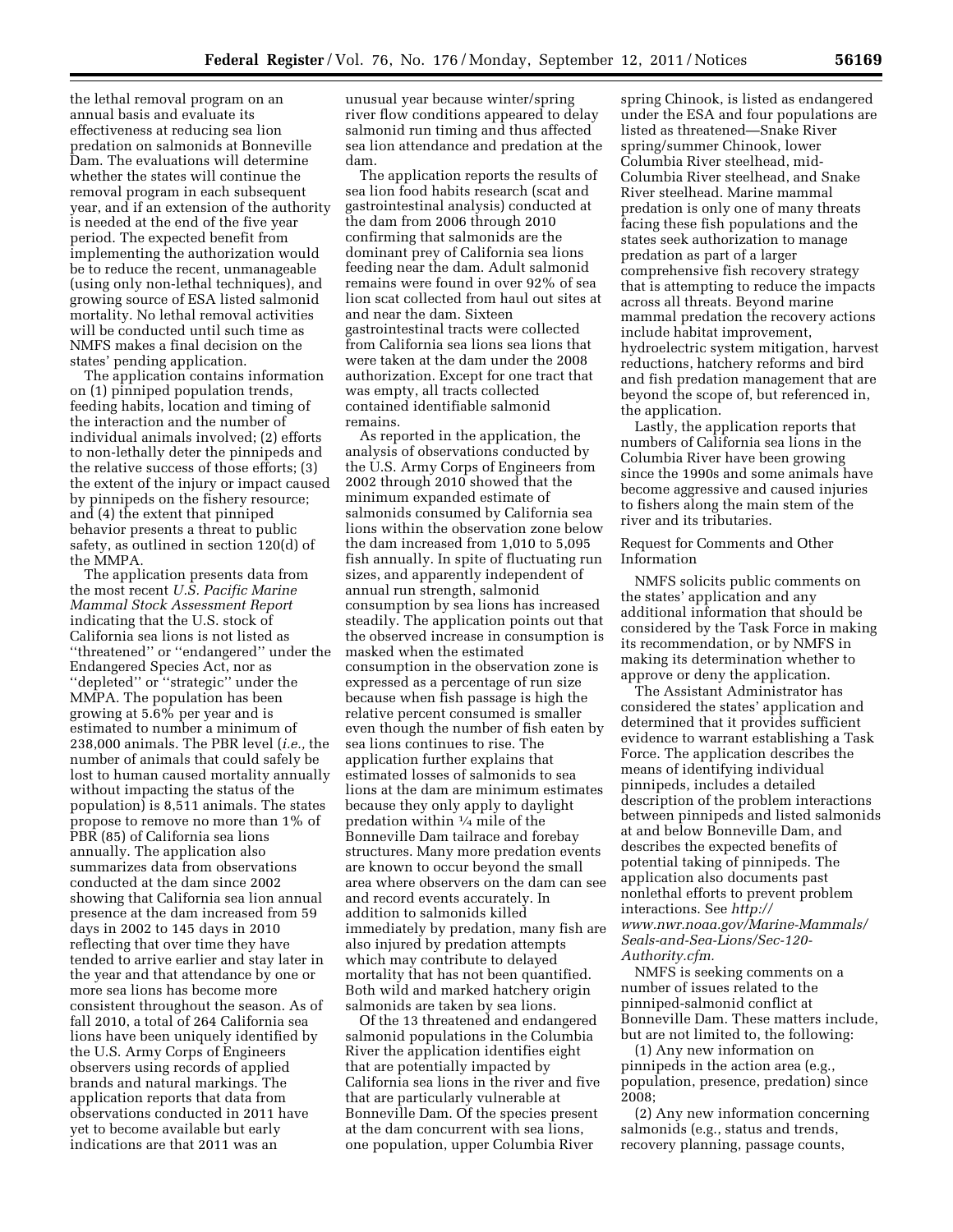predation versus run size, hatchery versus wild components) since 2008;

(3) Any new information concerning non-lethal deterrence measures since 2008;

(4) The effect of permanent pinniped removals carried out under the 2008 LOA (i.e., impacts to California sea lion populations or salmonid populations);

(5) Any new information concerning predation on salmonids by other species since 2008; and,

(6) Recommendations made by the Task Force at its October/November 2010 meeting concerning the effectiveness of the 2008 LOA.

We are also including, for the public's consideration and comment, our proposed interpretation of the MMPA standard ''significant negative impact''; a list of the factors we propose to consider in deciding whether that standard is met; and our proposed interpretation of what is meant by ''individually identifiable pinnipeds'' that are having a significant negative impact.

Pursuant to section 120(b)(1) of the MMPA, NMFS is required to make a determination whether individually identifiable pinnipeds are having a significant negative impact on the decline or recovery of at-risk salmonid fishery stocks. As we explained in 2008, Congress did not define the phrase ''individually identifiable pinnipeds which are having a significant negative impact.'' Thus, NMFS applied a twopart test in which the agency would first determine whether pinnipeds collectively are having a significant negative impact on listed salmonids and next determine which pinnipeds are significant contributors to that impact and therefore, may be authorized for removal. We continue to find this twostep test to be reasonable in light of the facts and circumstances at Bonneville Dam. We also propose, given the lack of guidance from Congress, that the plain meaning of the term ''significant negative impact'' as used in section 120 should be employed. Our view is that in order for California sea lions to be having a significant negative impact on the decline or recovery of at-risk salmonids, the impact has to be ''meaningful'' and not ''insignificant'' or ''meaningless.''

In determining whether to approve the states' application, we will be guided primarily by the factors supplied by Congress in section 120(d). Congress directed NMFS to consider four categories of information to determine whether to approve or deny a states' request: (1) Populations trends and feeding habits of the pinnipeds; location, timing and manner of the

interaction; and number of individual pinnipeds involved; (2) past non-lethal deterrence efforts and whether the applicant has demonstrated that no feasible and prudent alternatives exist and that the applicant has taken all reasonable nonlethal steps without success; (3) extent to which the pinnipeds are causing undue injury or impact, or imbalance with, other species in the ecosystem, including fish populations; and (4) extent to which the pinnipeds are exhibiting behavior that presents an ongoing threat to public safety (see 16 U.S.C. 1389(d)).

We interpret this specific, detailed, and narrow inquiry mandated by Congress as supplying the factors we should consider when determining whether pinniped predation is having a ''significant negative impact'' on at-risk salmonids. Moreover, as these factors are detailed and specific, and are the only factors Congress mandated, we propose to give them great weight. This approach is further supported by the structure of section 120 and the context in which Congress adopted it. MMPA section 120 applies to a specific and narrow set of circumstances—namely, addressing an interspecies conflict where, as in this case, one species is healthy, robust, and increasing in size and the other is listed as threatened or endangered or is in a state of decline. Pinniped predation on at-risk salmonids has been an emerging and unchecked source of mortality, a problem that Congress specifically addressed when it amended the MMPA in 1994.

Consistent with our interpretation and view of MMPA section 120, and guided by the inquiry Congress required in section 120, we propose that the determination of whether pinnipeds are having a ''significant negative impact'' on salmonids should also be informed by the following factors, a number of which we relied upon in 2008. They include:

(1) The predation is measurable, growing, and could continue to increase if not addressed;

(2) The level of adult salmonid mortality is sufficiently large to have a measurable effect on the numbers of listed adult salmonids contributing to the viability of the affected ESUs/DPSs;

(3) The mortality rate for listed salmonids is comparable to mortality rates from other sources that have led to corrective action under the ESA;

(4) Non-lethal deterrence efforts have been unsuccessful at reducing the numbers of sea lions or amount of predation;

(5) The predation rate from California sea lions increases when salmonid run sizes decrease;

(6) The combined effect of California sea lion and Steller sea lion predation on at-risk salmonids at Bonneville Dam; and,

(7) The fact that California sea lion numbers reached their highest since 2004, thereby demonstrating that their numbers are as yet unpredictable and can easily grow.

With respect to determining which animals are ''individually identifiable pinnipeds,'' NMFS proposes, as it did in 2008, to extend any future authorization only to predatory animals with physical features distinguishing them from other pinnipeds (e.g., natural features, brands, or other applied marks) thus meeting the requirement that they be ''individually identifiable.'' To be considered predatory, an animal must:

(1) Have been observed eating salmonids at Bonneville Dam in the ''observation area'' (*i.e.,* either below or above the dam or in the fish ladders) between January 1 and May 31 of any year;

(2) Have been observed at Bonneville Dam in the observation area on a total of any 5 days (consecutive days, days within a single season, or days over multiple years) between January 1 and May 31 of any year; and

(3) Be sighted at Bonneville Dam in the observation area after having been subjected to active non-lethal deterrence.

Our view is that an animal meeting all of these criteria has learned that the area contains a preferred prey item and is successful in pursuing it in that area, is persistent in pursuing that prey item, and is not likely to be deterred from pursuing that prey item by non-lethal means. Given its success at obtaining prey in the area and its resistance to non-lethal deterrence efforts, such an animal has shown itself to be making a significant contribution to the pinniped predation problem at Bonneville Dam and is not a naïve animal that can be driven away from the area through nonlethal means.

Finally, we do not propose to adopt the suggestion, made by some commenters during our prior process, that we equate determinations under NEPA or ESA with determinations under section 120 of the MMPA. The ESA and NEPA contain their own standards, definitions, and purposes, which results in a different inquiry. NEPA and the ESA have broad mandates and require agencies to evaluate the effects of the proposed action in combination with other activities that may affect the broader environment (NEPA) or threatened and endangered species (ESA), respectively. In contrast, section 120 focuses solely